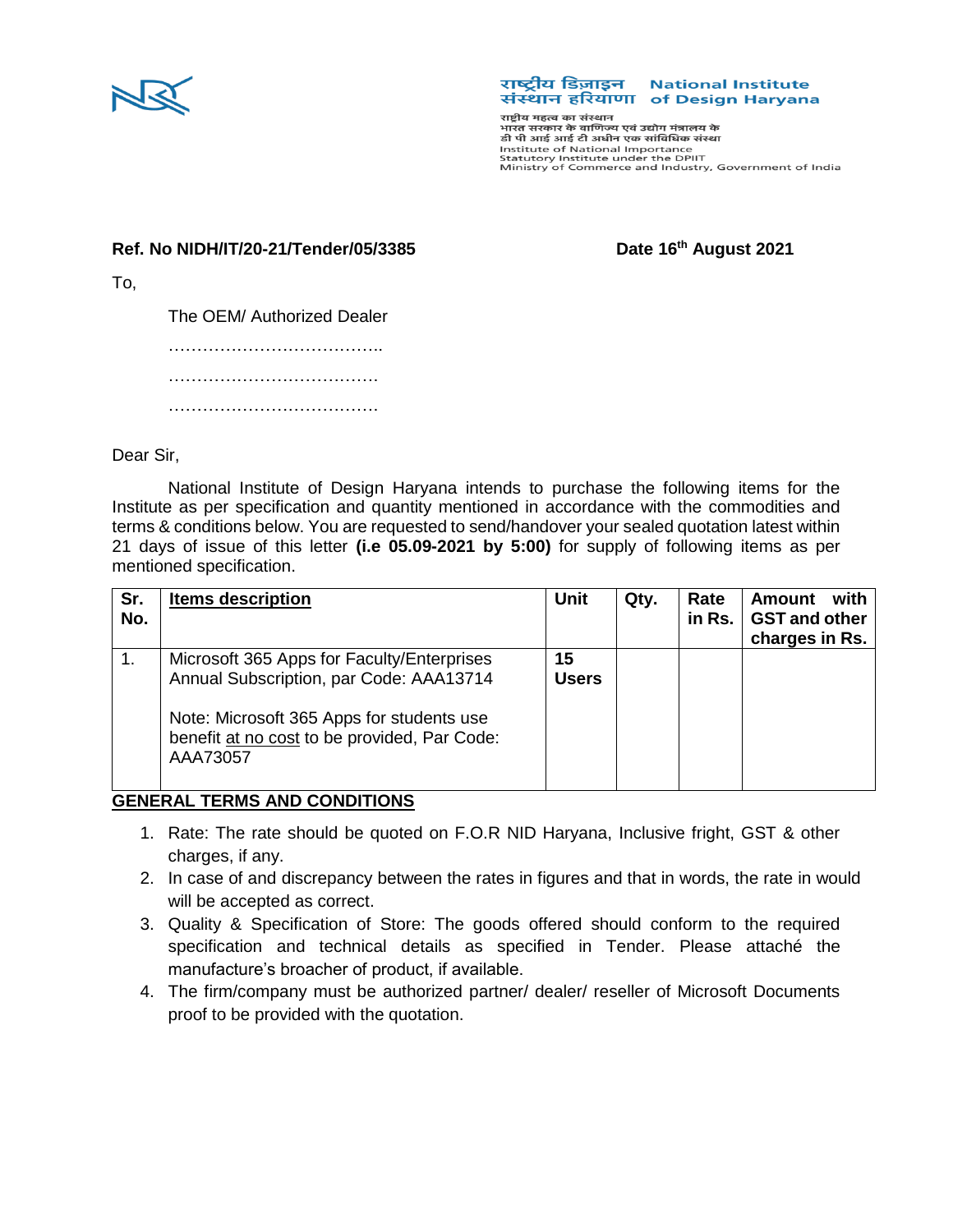- 5. Remote Installation will be the responsibility of the firm/company at No extra cost.
- 6. The Product will be used for educational purposes. Any applicable academic institutional discount should be offered and stated clearly.
- 7. Valid license copy and agreement to be provided.
- 8. The quantities included in the tender can be increased or decreased at the discretion of the Competent Authority, National Institute of Design Haryana.
- 9. The quotation envelops should be super scribed as "Enquiry No: **NIDH/IT/20- 21/Tender/05/3385 Quotation for the purchase of M-365 Apps of faculty".**
- 10. The quotation envelops should be addressed to "A.O (Purchase section) National Institute of Design Haryana, Govt. Polytechnic, Umri, Kurukshetra-136131"
- 11. Period of Validity: Offer shall remain valid for acceptance at least for a period of 90 days from the date of receipt of quotation.
- 12. EXECUTION OF ORDER: Supply should compete within 21 days by the successful bidder from the date of receipt of purchase order.
- 13. Payment will be made within 21 days after completion of installation commissioning & training to staff.
- 14. The Institute reserves absolute right to accept or reject any or all the Tender on whole or in part without assigning any reason thereof.
- 15. The quoted items should strictly be compatible to the in-house facilities available with the Institute.
- 16. PAN Card details and GST returns of last one year shall be submitted by the bidding firm.
- 17. The Tax invoice received by the institute should bear the institute GST number along with the GST number of the firm.
- 18. Incomplete bids in any respect will not be accepted whatsoever.
- 19. Price escalation of product/services would not be considered for any reason whatsoever by the institute.
- 20. AMC charges after completion work period should any if requested by the buyer should be quoted.
- 21. Liquidated Damage: If the supplier fails to deliver any or all of the goods/equipment or perform the services within the time period(s) specified in the contract, the purchaser shall, without prejudice to its other remedies under the contract, deduct from the contract price, as liquidated damage, a sum equivalent to 0.5% (half percent) of the delivered price of the delayed goods or unperformed services for each week of delay or part thereof until actual delivery of performance, up to a maximum deduction of 10% (ten percent) of the delayed goods' or services' contract price, Once the maximum is reached, the Purchaser may consider termination of the contract, if the same have not been terminated already. Further, during the above-mentioned delayed period National Institute of Design Haryana, Kurukshetra-136131.